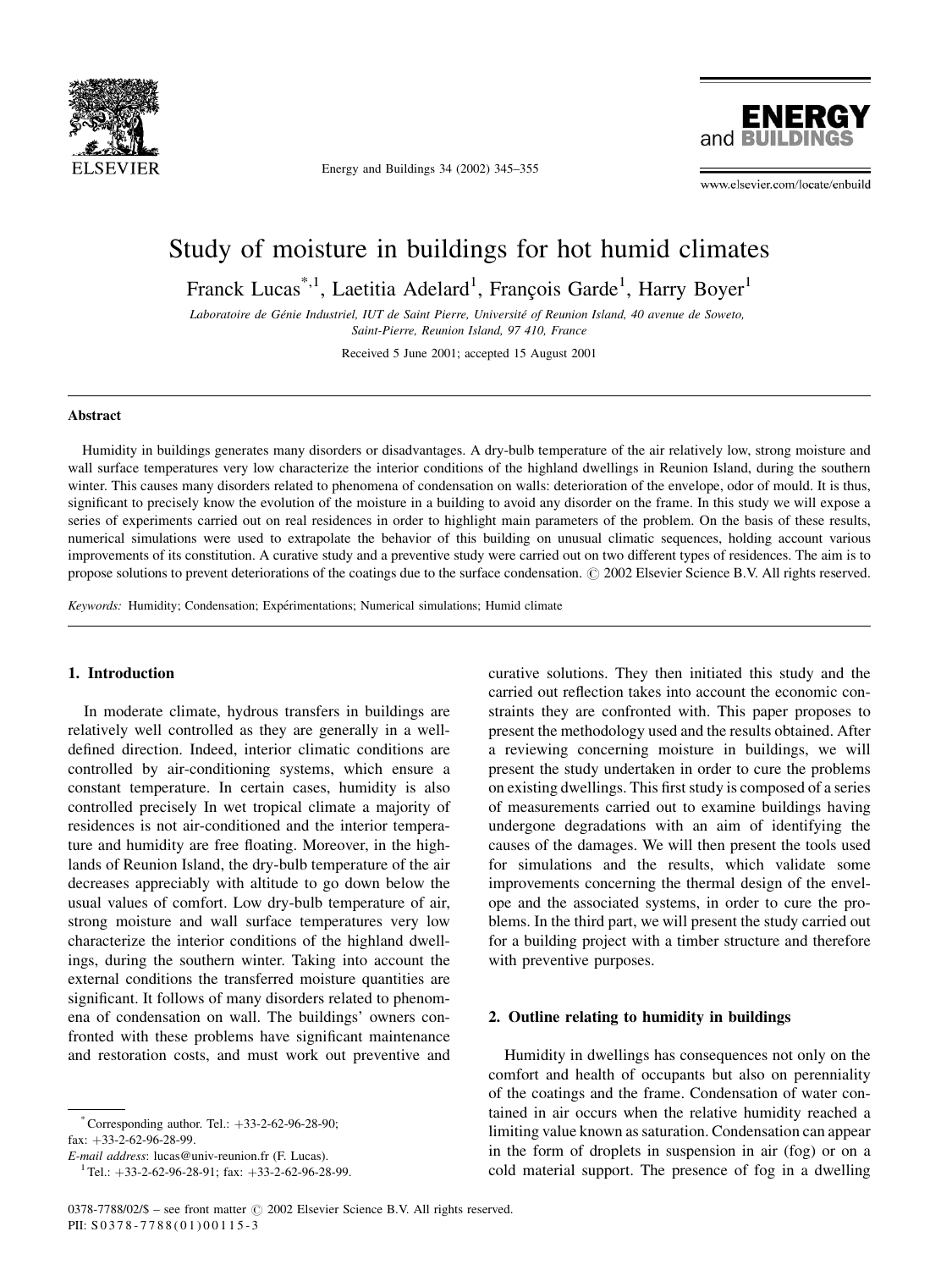|               | Nomenclature                                               |
|---------------|------------------------------------------------------------|
| $\varnothing$ | mass flow rate $(kg/m^2 s)$<br>mass flow $(k\sigma/\seta)$ |

| m                 | mass flow $(kg/s)$                        |
|-------------------|-------------------------------------------|
| π                 | permeability (kg/m Pa s)                  |
| H                 | relative humidity $(\%)$                  |
| P                 | pressure (Pa)                             |
| $\mathcal{X}$     | distance (m)                              |
| $\overline{T}$    | temperature (k)                           |
| w                 | humidity ratio (kg/kg <sub>dryair</sub> ) |
| h                 | exchange coefficient $(W/Km^2)$           |
|                   |                                           |
| <i>Subscripts</i> |                                           |
|                   |                                           |
| V                 | vapour                                    |
| air               | air in the zone                           |
| ae                | outside air                               |
| as                | dry air                                   |
| surf              | surface                                   |
| sat               | saturation                                |
| $\mathbf{C}$      | convection                                |
| i                 | subscript of the zones                    |

is rare. It is generally confined in specific parts and over short periods related to the occupant activity. Natural or mechanical ventilations are intended to fight efficiently against these internal contributions. Condensation on a material support occurs when the temperature of this one is lower than the air dew point temperature of the zone. This case worries the designers by the degradations involved on the support. The caused disorders are generally deteriorations of the interior coatings (yellowish, black spots and then separation of paintings). Phenomena of corrosion of the metal structure can appear in the event of cracks in the coating. The hydrous transfers depend on the following phenomena:

- Diffusion of water vapor through the envelope of the room;
- Surface condensation of the water vapor;
- Absorption and water vapor desorption by hygroscopic materials of the room;
- Airflow transfers with the outside or the other zones of the building;
- Diffusion of vapor in the air;
- Production of vapor dependent on occupants and their activities;
- Injection or withdrawal of moisture by HVAC system.

#### 2.1. The water vapor diffusion through a wall

This depends on the difference of partial pressure of vapor on both sides of the wall and the permeability of material following the law

$$
\varphi_{v_{\text{diff}}} = -\pi \frac{\mathrm{d}P_v}{\mathrm{d}x} \tag{1}
$$

This equation imposes a good knowledge of the material properties constitutive of the wall and applies badly to heterogeneous or strongly hygroscopic materials. Several methods of wall design are based on this equation: Dewpoint method, Glaser diagram. Their objective is to evaluate the possibility of condensation of the water vapor during its migration through the wall. These methods are intended for the study of the wall in steady state conditions. In moderate climates, as the building are more often heated, the migration of vapor is from outside to inside. In tropical climate, most of the time, outside and inside conditions vary without any control and consequently, the direction of the vapor flow is not so well defined as the experiment will show it. Moreover, the steady state methods do not consider the cycles of condensation/evaporation. It is then difficult to evaluate generated damages, knowing that a small quantity of condensation remains tolerable. In the simulation codes, the term of water vapor diffusion through the envelope is often neglected in the hydrous balance of a zone. Its influence is indeed weak comparison with the quantities exchanged through openings or by ventilation.

#### 2.2. Surface condensation

It happens when the temperature of a wall is lower than the dew point temperature, we have

$$
\dot{m}_{v_{\text{cond}}} = S\varphi_{\text{cond}} \tag{2}
$$

The rate of vapor condensation depends on the difference in partial pressure of vapor between the air of the room and the air on the surface of the wall and can be expressed by [1]

$$
\varphi_{\text{cond}} = \varpi (P_{v_{\text{air}}} - P_{v_{\text{surf}}}) = \varpi (P_{v_{\text{air}}} - P_{v_{\text{surf, sat}}}),
$$
  

$$
\varpi = 7.4 \times 10^{-9} h_{\text{c}}
$$
 (3)

where, for walls

 $h_c = 1.079 \Delta T^{0.33}$  and for tilted roofs,  $h_c = 1.135 \Delta T^{0.33}$ (4)

with 
$$
[2]
$$

$$
P_{\text{Var}} = \frac{H}{100} P_{\text{Var, sat}}
$$
  
\n
$$
P_{\text{Var, sat}} = 140974 \times 10^5 \exp\left(\frac{-3928.5}{T_{\text{air}} + 231.667}\right)
$$
 (5)  
\n
$$
P_{\text{Var, surf}} = f(T_{\text{surf}}) = 140974 \times 10^5 \exp\left(\frac{-3928.5}{T_{\text{surf}} + 231.667}\right)
$$

(6)

2.3. The hygroscopic behavior of materials

The hygroscopic behavior of materials is not always taken into account in building thermal simulations. However, it constitutes in certain case a significant element of moisture